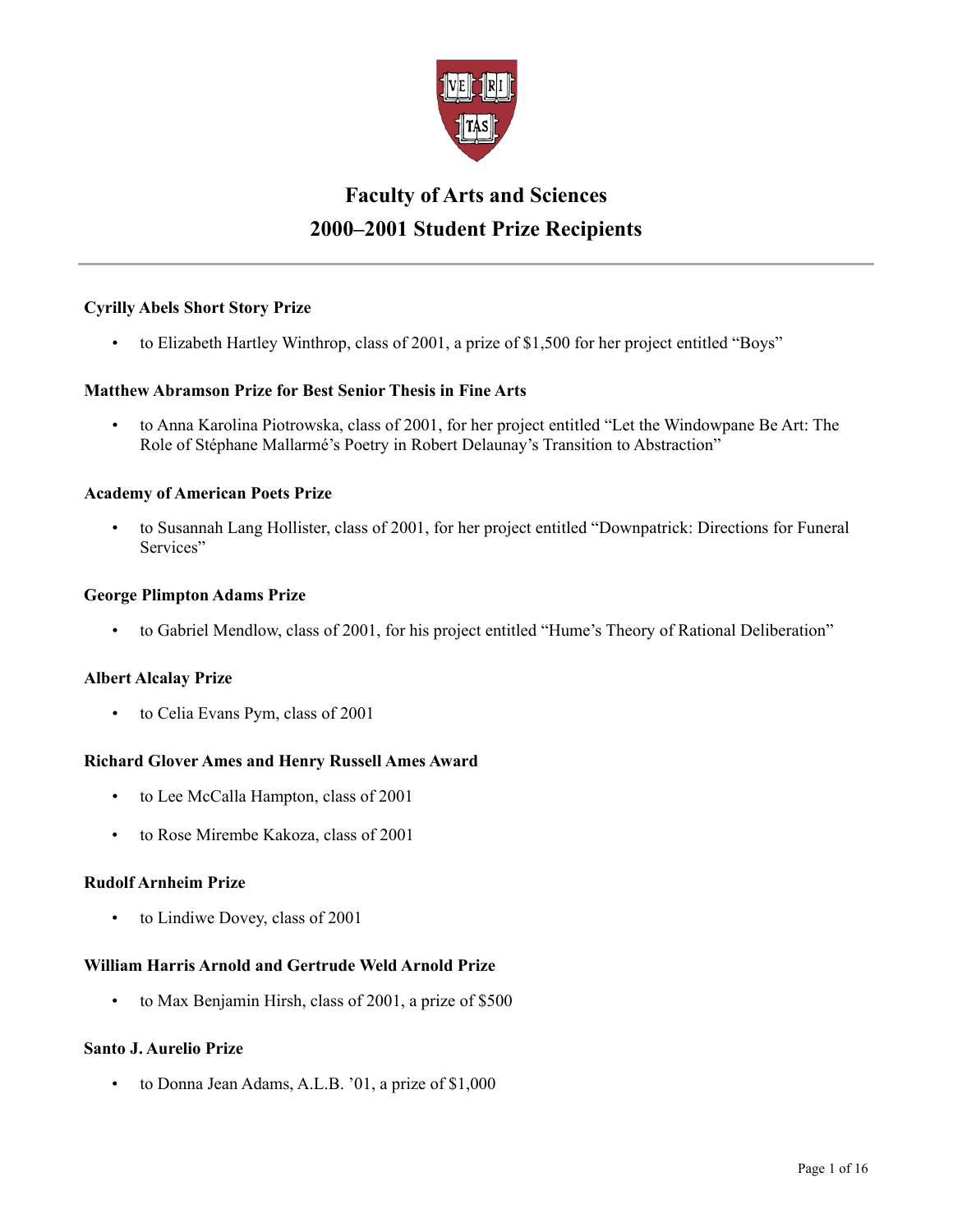## **James J. Baker Prize**

• to Alexander Anthony Guerrero, class of 2001, for his project entitled "Understanding Desert: What It Is and Why We Care About It"

## **Bechtel Prize in Philosophy**

• to Berislav Marusic, class of 2001, for his project entitled "Skepticism, as an Ordinary Epistemic Worry"

## **Helen Choate Bell Prize**

• to Michael Goehring Ziser, G3, a prize of \$2,500 for his project entitled "Passing Invisible Boundaries: Embodies Practice and the Georgic in Henry David Thoreau's *Walden* and Leslie Marmon Silko's *Ceremony*"

## **Helen Choate Bell Prize for Ph.D. Thesis***.*

- to Jeffrey Guy Johnson, Ph.D. '00, a prize of \$5,000 for his project entitled "Feud, Society, Family: Feud Narrative in the United States, 1865–1910"
- to Judith Ann Richardson, Ph.D. '01, a prize of \$5,000 for her project entitled "Possessions: The History and Uses of Haunting in the Hudson Valley"

## **Lillian Bell Prize in History**

• to Rebecca Ellen Shapiro, class of 2001, a prize of \$500

## **James Gordon Bennett Prize**

• to Rochelle Kristen Mackey, class of 2001, a prize of \$1,815.01 for her project entitled "To Sell or Not to Cell: Determining the Motivations behind Prison Privatization Policymaking Using Qualitative and Multivariate Analysis"

## **"The Bohemians" (New York Musicians Club) Prize in Composition**

• to Julie Irene Rohwein, G5, for her project entitled "Triton"

## **Francis Boott Prize**

• to Lansing Dickson McLoskey, G6, a prize of \$250 for his project entitled "Breake, Blowe, Burn"

## **Bowdoin Prize for Graduate Composition in Greek**

• to Alexander L. Kirichenko, G2, a prize of \$2,000

## **Bowdoin Prize for Graduate Essay in the Natural Sciences**

• to Manda Clair Jost, G5, a prize of \$3,000 for her project entitled "Hunting the Silent Cricket: Convergent Evolution in Acoustic Insects"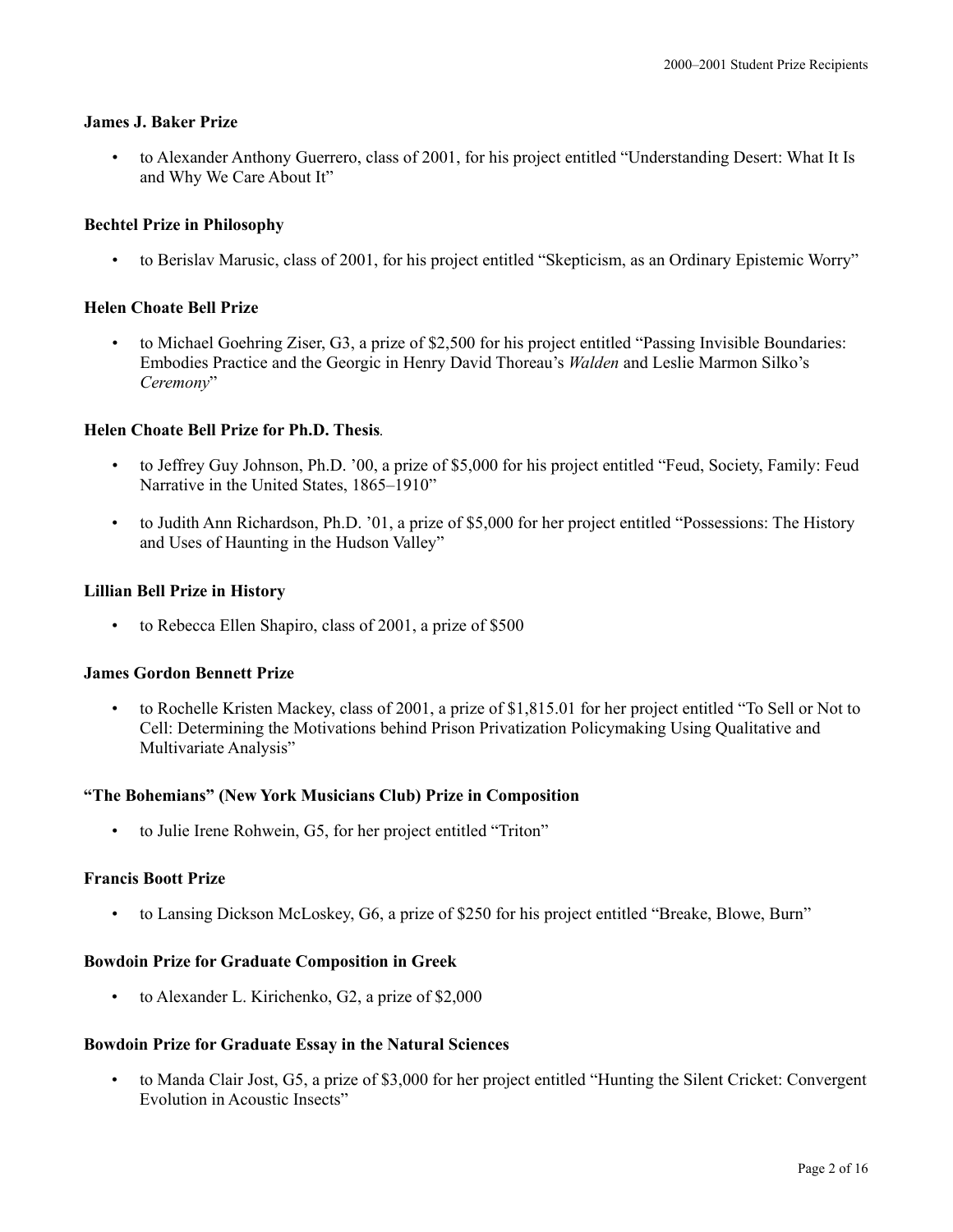# **Bowdoin Prize for Undergraduate Essays in the English Language**

• to Joanna Harris Peltason, class of 2001, a prize of \$3,000 for her project entitled "Dickens and the Social Scientists: Realism, Sympathy, and the Victorian Feminine Ideal in *Oliver Twist*"

# **Bowdoin Prize for Undergraduate Translation into Greek**

• to James Austen Hunter, class of 2001, a prize of \$1,000

# **Bowdoin Prize for Undergraduate Translation into Latin**

- to James Austen Hunter, class of 2001, a prize of \$1,000
- to Leah Whittington, class of 2002, a prize of \$1,000

# **Francis Bowen Prize**

• to Kyla Sue Ebels Duggan, G3, for her project entitled "Disagreements and Liberal Commitment"

# **Boylston Prizes for Elocution**

- to Brian Christopher Gatten, class of 2001, a first-place prize of \$300
- to Andrew Afriyie Amo, class of 2001, a second-place prize of \$200

# **Le Baron Russell Briggs Commencement Prize**

• to Seth Wilbur Moulton, class of 2001, a prize of \$500

# **Le Baron Russell Briggs Fiction Prize**

- to Jennie Chia-Chia Lin, class of 2003, a prize of \$200 for her project entitled "Empty Heart Vegetables"
- to Elizabeth Ann Phang, class of 2002, a prize of \$200 for her project entitled "Quiet Time"

# **Francis H. Burr, 1909, Fund**

• to Matthew Picarsic, class of 2001

# **Emily and Charles Carrier Prize**

• to Pamela Darlene Hieronymi, Ph.D. '00, for her project entitled "Virtue and Its Imitation"

# **Edward M. Chase Prize**

• to Joshua Aaron Tucker, Ph.D. '00, a prize of \$3,298.25 for his project entitled "It's the Economy Comrade! Economic Conditions and Election Results in Post-Communist Russia, Poland, Hungary, Slovakia, and the Czech Republic from 1990–1996"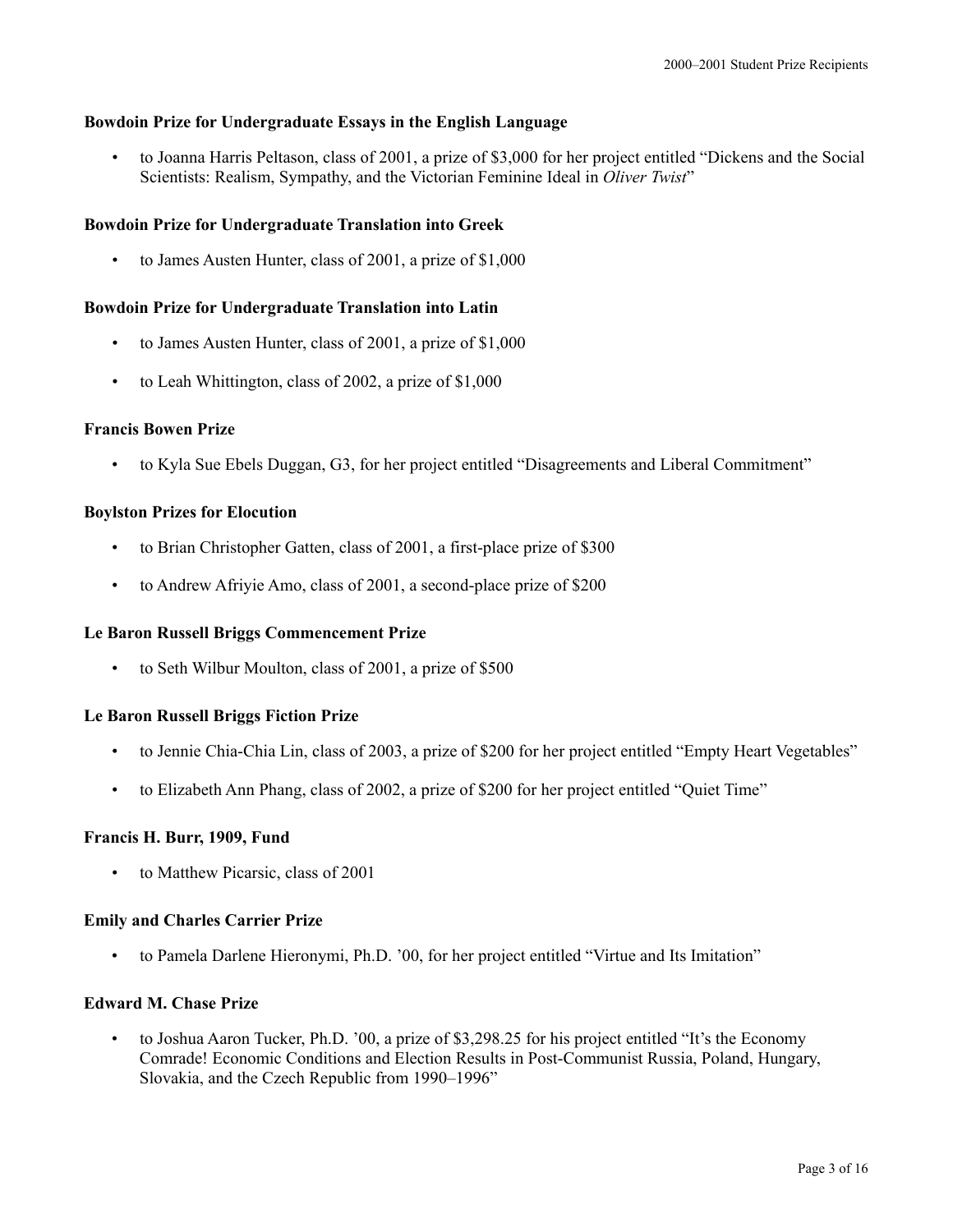## **David Taggart Clark Prize for the Undergraduate Latin Commencement Oration**

• to Corinne Sinclair Crawford, class of 2001, a prize of \$500

## **John Clive Prize**

• to Blythe Yee, class of 2001, a prize of \$75 for her project entitled "Dryden, Imperialism, and Generic Experimentation"

## **Colton Award**

• to Michael Lewis Shenkman, class of 2001, a prize of \$500

## **Coolidge Debating Prizes**

- to Christopher Lee Park, class of 2001, a prize of \$2,029.29
- to Steven Chiajon Wu, class of 2002, a prize of \$2,029.29

## **Annamae and Allan R. Crite Prize**

- to Daniel Hobin, A.L.M. '01, a first-place prize of \$1,000
- to Hiroko Nagai, A.L.M. '01, a second-place prize of \$500
- to Kevin W. Salemme, A.L.M. '01, a third-place prize of \$500

## **Edward Chandler Cumming Prize**

• to David Michael Shapiro, class of 2001, a prize of \$2,500 for his project entitled "Stranger than Fiction: Invented Narrative in Russian Literary Criticism, 1858–1871"

## **Dean's Prize for Outstanding A.L.M. Thesis**

- to Kelly M. Heffernan, A.L.M. '01, a prize of \$1,000
- to Gregory B. O'Donohue, A.L.M. '01, a prize of \$1,000
- to Nick Patler, A.L.M. '01, a prize of \$1,000
- to Mark Richard Sanford, A.L.M. '01, a prize of \$1,000

## **David Herbert Donald Prize**

• to Roman Martinez, class of 2001, a prize of \$500

## **Louise Donovan Award**

to Richard David Salvage, class of 2001, a prize of \$500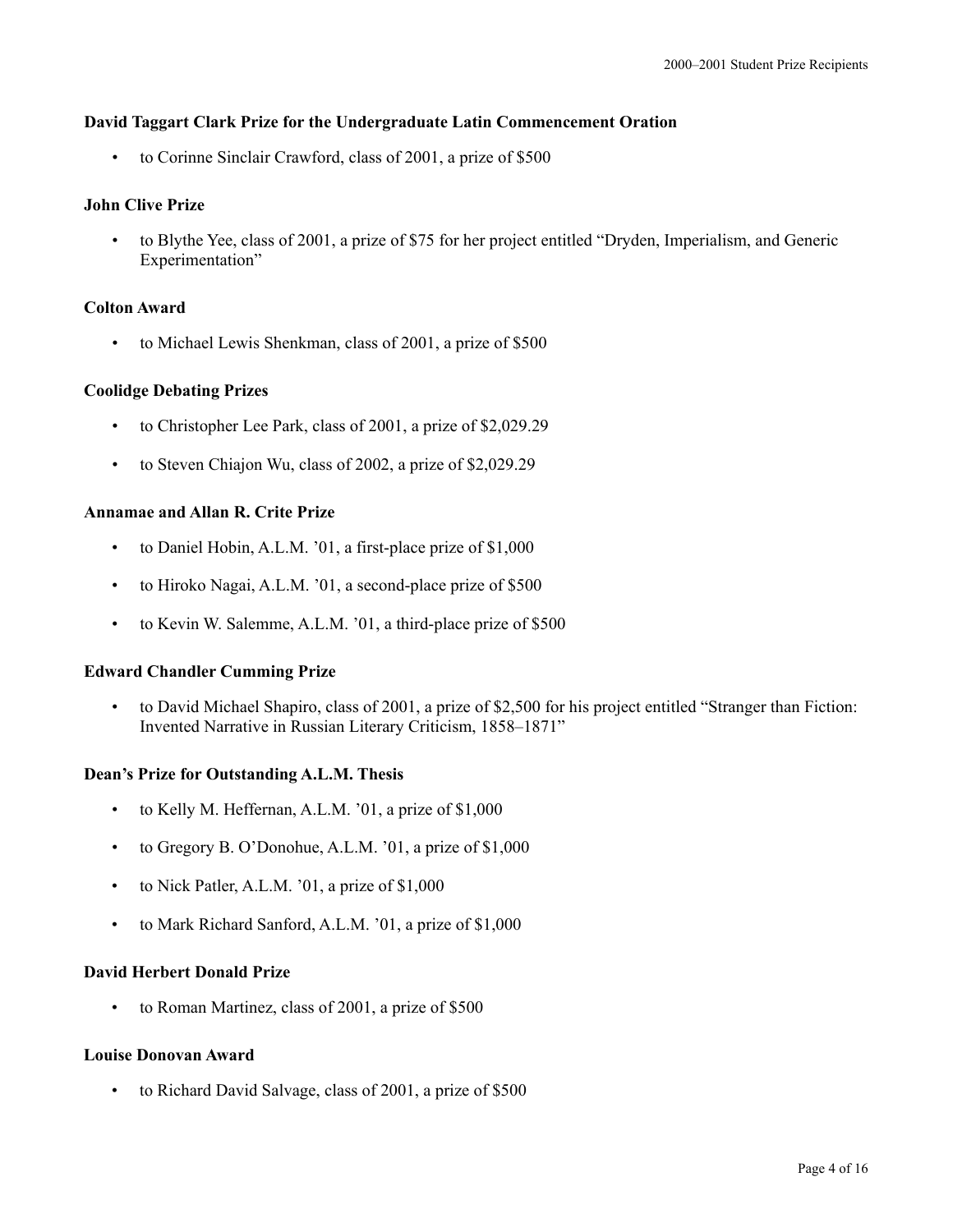# **Edward Eager Memorial Fund Prize**

- to Robert Thomas Dennis, class of 2002, a prize of \$2,000 for his project entitled "The Boy Who Would Not Brush His Teeth"
- to Anna Kate Fishko, class of 2002, a prize of \$2,000 for her project entitled "A Slow Rise of Ground"
- to Kristopher Albert Kelly, class of 2002, a prize of \$2,000 for his project entitled "Cohesion"
- to Hyejung Kook, class of 2001, a prize of \$2,000 for her poems entitled "The Farmer's Calendar," "Mandala," "Mourning Rites," "River-Bridge," "Eros," "Haraboji," "Charm for Elf-shot or Against Wens," and "Scrimshaw"
- to Joshua Nathaniel Lambert, class of 2001, a prize of \$2,000 for his project entitled "R'Amnon's Hands"
- to Birgit Porbjorg Ingrid Larsson, class of 2004, a prize of \$2,000 for her project entitled "The Miracle Bird"
- to Erica Bussey Levy, class of 2002, a prize of \$2,000 for her poems entitled "The Flower Bed," "Remembering James," "My Love Eludes Me Like a Fawn," "To Pyrrha," and "The Tree and the Stream"
- to Jennie Chia-Chia Lin, class of 2003, a prize of \$2,000 for her project entitled "Empty Heart Vegetables"
- to Elizabeth Ann Phang, class of 2002, a prize of \$2,000 for her project entitled "Quiet Time"
- to Charity Dawn Shumway, class of 2001, a prize of \$2,000 for her project entitled "If Any Man Defile the Temple of God"
- to Brandon Khalif Walston, class of 2001, a prize of \$2,000 for his project entitled "The Ballad of Dead on Arrival"
- to Elizabeth Hartley Winthrop, class of 2001, a prize of \$2,000 for her project entitled "Freeze Frame"
- to Mary Ruth Ziegler, class of 2004, a prize of \$2,000 for her project entitled "God's Spies"

# **Ralph Waldo Emerson Prize**

to Nathaniel Victor Popper, class of 2002, a prize of \$75

# **Captain Jonathan Fay Prize**

• to Andrea Huang Kurtz, class of 2001, a prize of \$5,000 for her project entitled "Synthesis and Characterization of Aluminum and Iron Nanoparticles and Development of a Colloidal Catalyst for Carbon Nanotube Growth"

# **William Scott Ferguson Prize**

to Stephanie Lyn Slates, class of 2002, a prize of \$500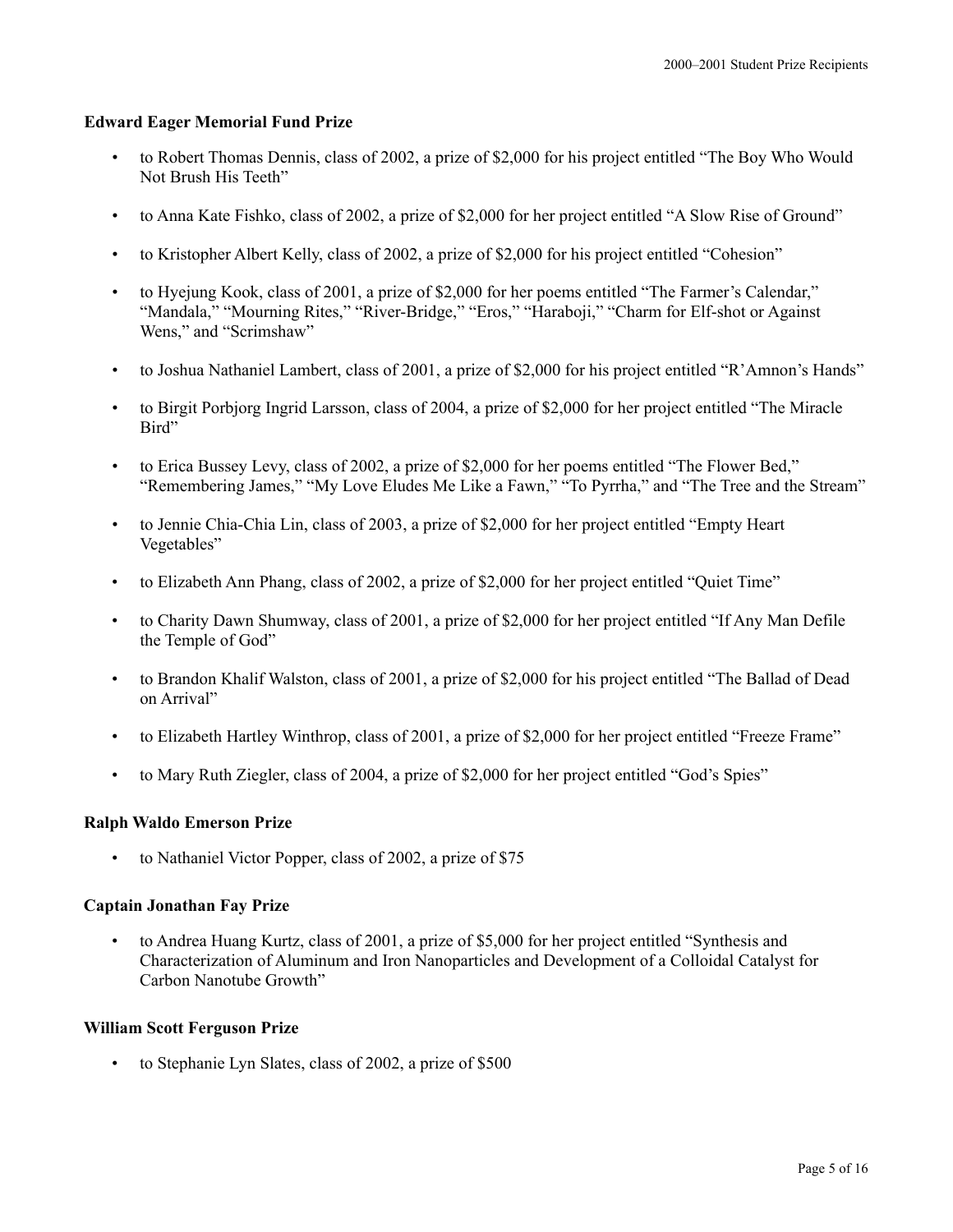## **Edward L. Fireman Award**

• to Scott Mitchell Ransom, G9

## **Eric Firth Prize**

• to Courtney Hall Leimkuhler, class of 2001, a prize of \$1,579.36 for her project entitled "All the World's a Stage: A Test of the Domestic Political Audience Cost Theory in Sino-U.S. Cities"

## **Howard T. Fisher Prize**

• to Scott Bassett, DDes '01, for his project entitled "Combining Species Richness and Visual Preference Models for the San Pedro River Basin in Arizona, U.S.A., and Sonora, Mexico"

## **William Plummer French Prize**

• to Megan Kathleen Whyte, class of 2001

## **Sophia Freund Prize**

• to Kevin Scott Schwartz, class of 2001, a prize of \$1,000

## **Paul Revere Frothingham Scholarship Prize**

• to Sarah Emily Henrickson, class of 2001

# **Lloyd McKim Garrison Prize**

• to Jerome Luc Martin, class of 2001, a prize of \$1,000 for his project entitled "The Roman Fragment"

## **Leo Goldberg Prize in Astronomy**

- to Ann Marie Cody, class of 2003, a prize of \$600 for her project entitled "Low-Mass X-Ray Binary Distributions in Globular Clusters"
- to Genevieve Julie Marie Graves, class of 2001, a prize of \$1,000 for her project entitled "An Optical Upper Limit for the Compact Core of SNI987A, and the Constraints on Various Accretion Scenarios"

## **Gertrude and Maurice Goldhaber Prize**

- to Brian Richard D'Urso, G3
- to Alexander Dewitt Maloney, G3

# **Graduate English Commencement Oration Prize**

• to Leng Leroy Lim, M.B.A. '01, a prize of \$500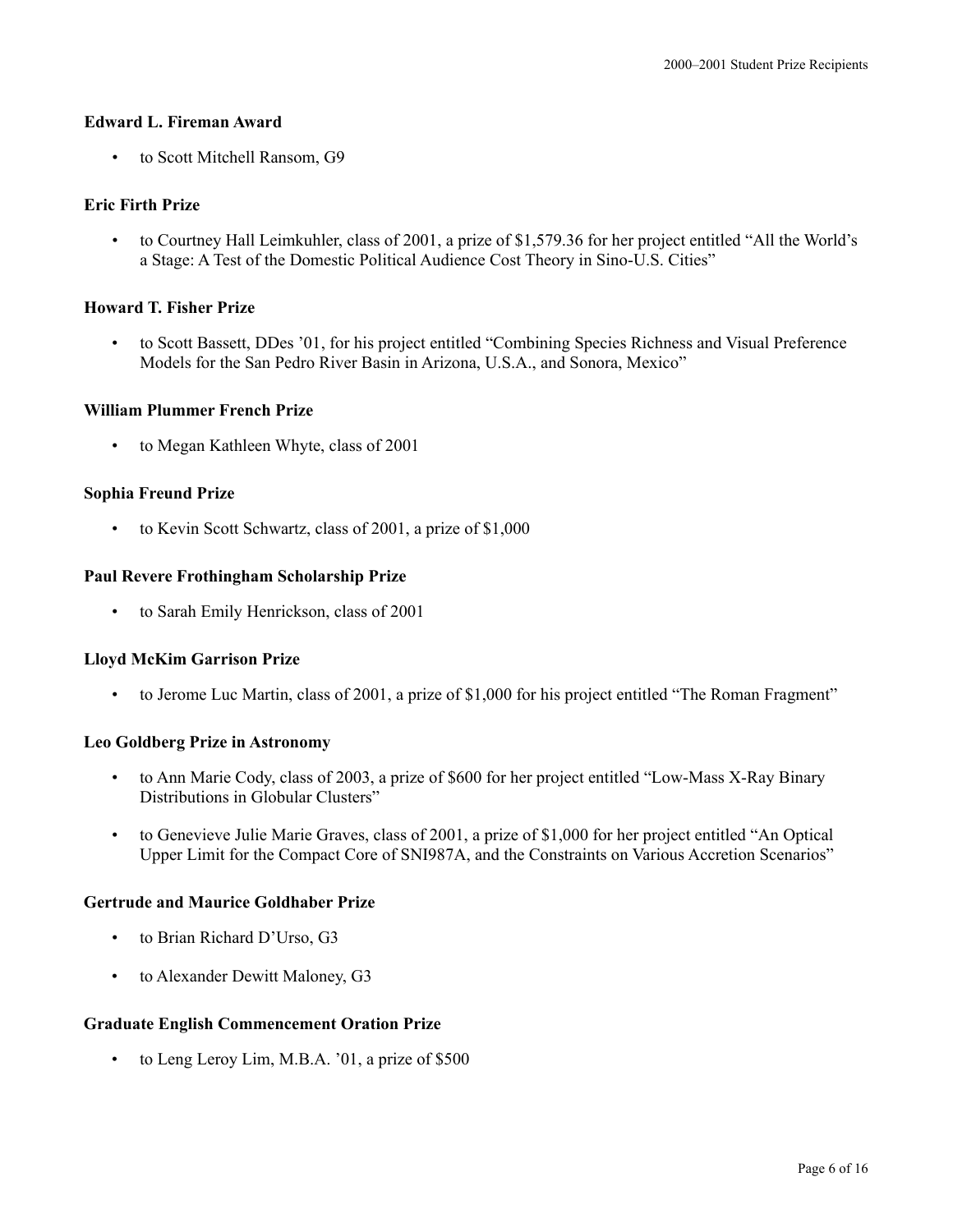# **Kate and Max Greenman Prize**

- to Eric Matthew Chesin, class of 2002
- to Richard Michael Lichtenstein, class of 2004

# **Seymour E. and Ruth B. Harris Prize for Honors Thesis in Economics**

• to Jesse Morgan Shapiro, class of 2001, a prize of \$3,164.79 for his project entitled "Local Knowledge Spillovers and Social Capital: Evidence from Patent Citations"

# **Seymour E. and Ruth B. Harris Prize for Honors Thesis in the Social Sciences**

• to Jie Li, class of 2001, a prize of \$3,164.79 for her project entitled "Palimpsests of Private Life: Memories and Artifacts from Shanghai Homes"

# **Harvard College Women's Leadership Award**

• to Peggy Ting Lim, class of 2001

# **Harvard Monthly Prize**

• to Brandon Khalif Walston, class of 2001, a prize of \$500

# **Harvard-Radcliffe Foundation for Women's Athletics Award**

• to Melissa Rachel Johnson, class of 2001

# **Roger Conant Hatch Prizes for Lyric Poetry**

• to Noel Marie Norcross, class of 2001, a prize of \$25 for her project entitled "Pequod"

# **Lawrence J. Henderson Prize**

• to Jeffrey T. Lu, class of 2001, for his project entitled "Characterization of Deletions Created by the Hybrid Mobile Element P{wHy}to Study Gene Function in *Drosophila melanogaster*"

# **Clemens Herschel Prize**

• to Rohan Ramesh Gulrajani, class of 2002, a prize of \$200

# **Department of History Junior Essay Prize**

- to Stephen Edward Sachs, class of 2002, a prize of \$100
- to Timothy Fohs Sohn, class of 2002, a prize of \$100
- to Marcie Gail Ulin, class of 2002, a prize of \$100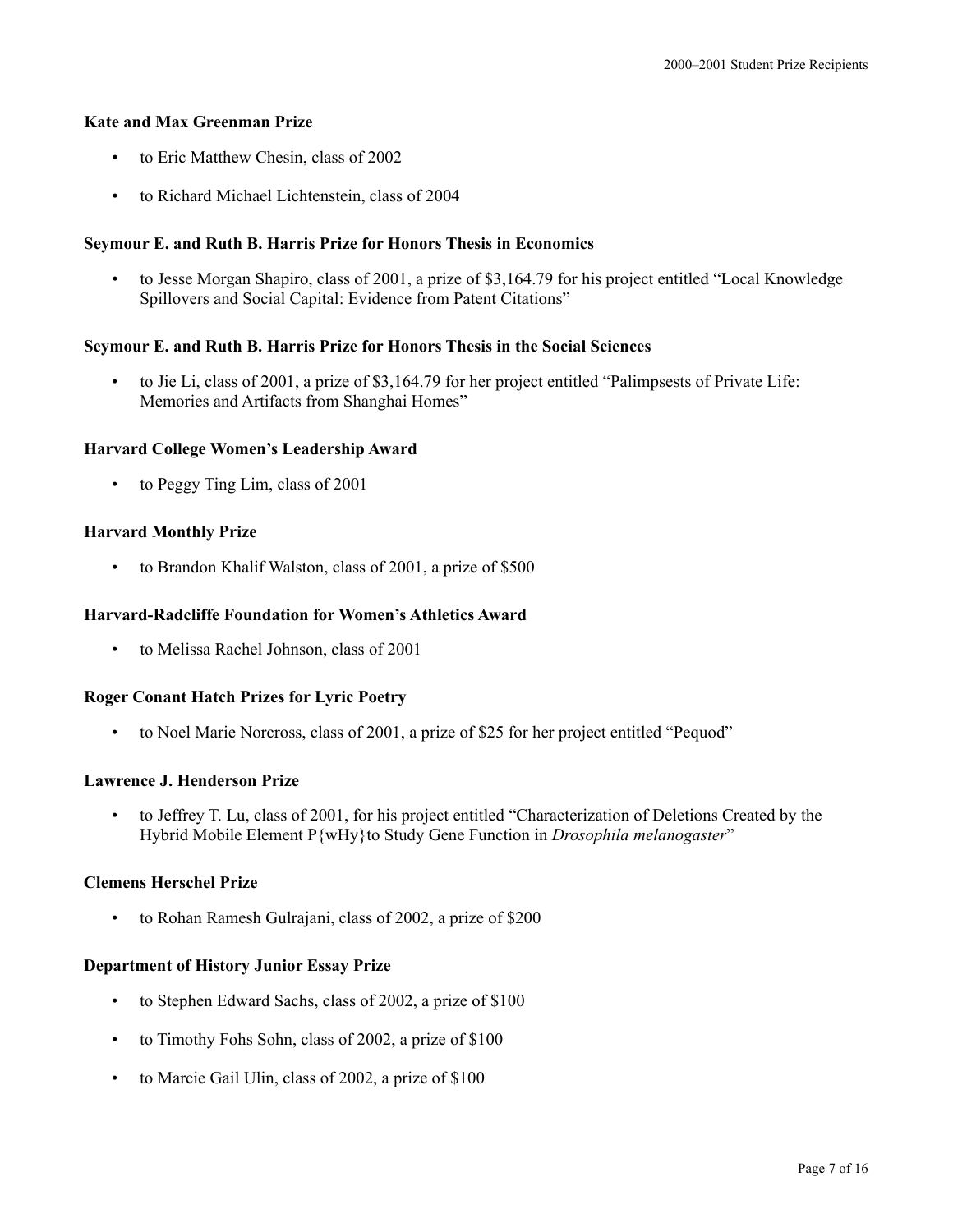# **Department of History Prize**

to Kris Krishnan Manjapra, class of 2001, a prize of \$100

# **Thomas Temple Hoopes Prize**

- to Ulka Shailendra Anjaria, class of 2001, a prize of \$2,500 for her project entitled "Stories Found, Stories Lost: The Politics of the Re-Read in Contemporary Mauritius"
- to Andreea Simona Balan, class of 2001, a prize of \$2,500 for her project entitled "Patterns of Government Behavior and the Food Tragedy in Sub-Saharan Africa"
- to Judith Batalion, class of 2001, a prize of \$2,500 for her project entitled "Harmonic Visions, Hidden Subversions: Color Science in the Drawing-Room, London, 1850–1880"
- to Emily Catherine Bianchi, class of 2001, a prize of \$2,500 for her project entitled "A Threat in the Air": Stereotype Threat in African American Children and Schools of Different Racial Compositions"
- to Anne Peterson Bourneuf, class of 2001, a prize of \$2,500 for her project entitled "The Angel of Photography"
- to Lauren Kaye Brozovich, class of 2001, a prize of \$2,500 for her project entitled "Extending the Limits of Aesthetic Representation: Painting, Film, and Theatre in the Poems of Jorie Graham"
- to John Ashley Burgoyne, class of 2001, a prize of \$2,500 for his project entitled "Cinderella Stories: Vladimir Propp and the Analysis of Opera"
- to Long Cai, class of 2001, a prize of \$2,500 for his project entitled "Manipulating Molecules via Combined Electrostatic and Pulsed Nonresonant Laser Fields"
- to Soman Suresh Chainani, class of 2001, a prize of \$2,500 for his project entitled "Women on the Verge: The Reimagination of Wicked Women in Postmodern Fairy Tales"
- to Elizabeth Danhwa Chao, class of 2001, a prize of \$2,500 for her project entitled "Identification of a Novel Class of Small Molecule Inhibitors of the Sirtuin Family of NAD+-dependent Histone Deacetylases"
- to Peter Ciganik, class of 2001, a prize of \$2,500 for his project entitled "Interests versus Identities: Social Cleavages and Party Alignments in the Czech Republic and Slovakia"
- to Corinne Sinclair Crawford, class of 2001, a prize of \$2,500 for her project entitled "A New Look at an Old Rock: The Inscribed Pillar of Xanthos from a Linguistic and Cultural Viewpoint"
- to Sanmay Das, class of 2001, a prize of \$2,500 for his project entitled "Optimal Behavior in Group Environment"
- to Isabel De Sola, class of 2001, a prize of \$2,500 for her project entitled "My Other Homies Are Waiting for Me in L.A."
- to Kelly Elizabeth Edwards, class of 2001, a prize of \$2,500 for her project entitled "Pathways to Hope: Strategies Used by Inner-City Families to Cope Successfully with Childhood Asthma"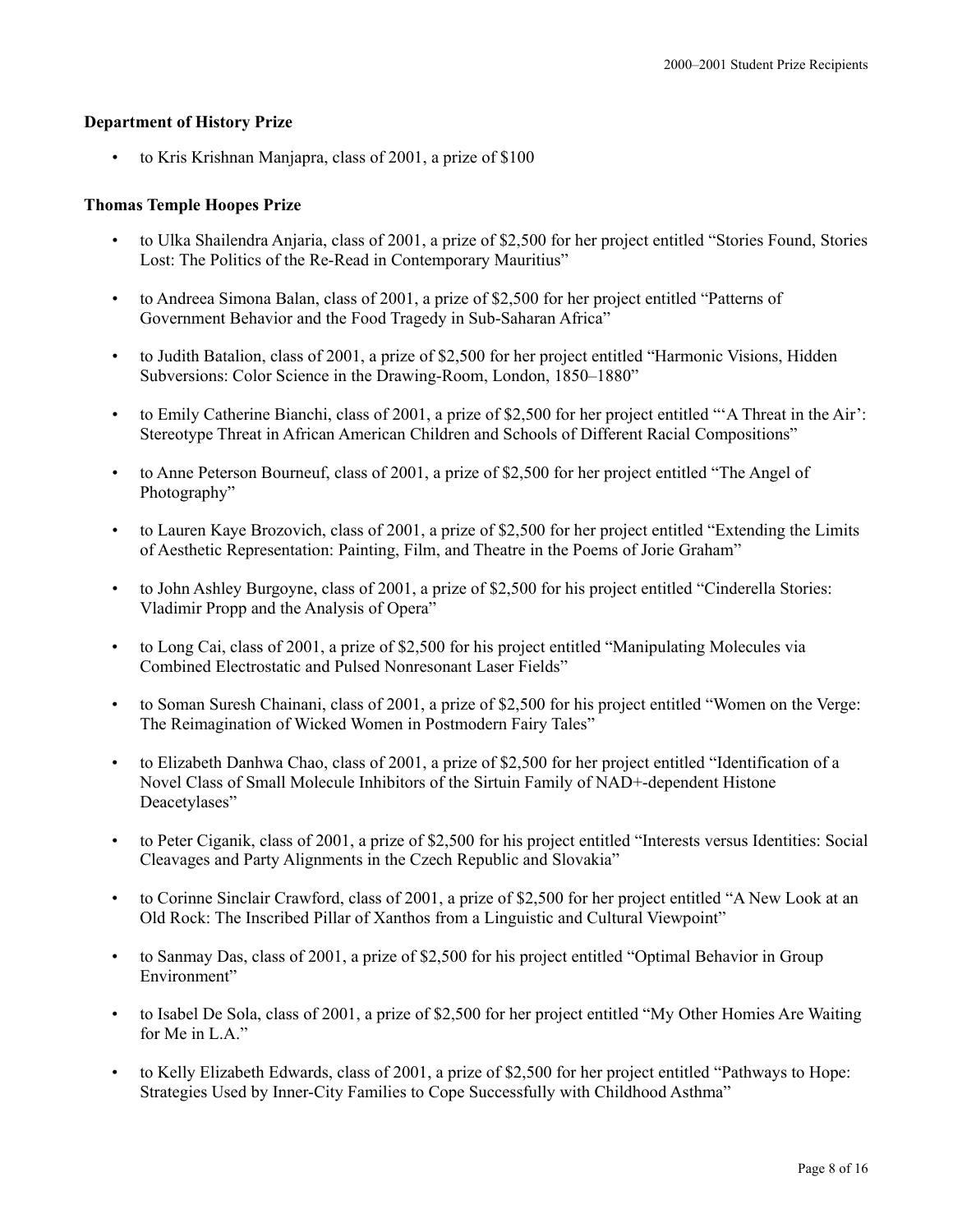- to William Edwards, class of 2001, a prize of \$2,500 for his project entitled "Marching on City Hall: The Rise of Black Officeholding in the Cities of the South, 1960–1980"
- to Alison Frances Egan, class of 2001, a prize of \$2,500 for her project entitled "The Impact of Ability Grouping on Student Achievement"
- to Marlys Susan Fassett, class of 2001, a prize of \$2,500 for her project entitled "KIR2DL1-mediated Signaling Regulates Lipid Raft Polarization at the Natural Killer Cell Immune Synapse"
- to Megan Elizabeth Frederickson, class of 2001, a prize of \$2,500 for her project entitled "Chemical Ecology of a Neotropical Ant-Plant System: Interactions between *Cordia nodosa* and Its Mutualistic Symbionts, Azteca spp., and the Cheater Species, *Allomerus demararae*"
- to Jeremy Uyecio Gaw, class of 2001, a prize of \$2,500 for her project entitled "Offense-Defense Face-Off: A Theoretical Framework for Explaining and Projecting China's Strategic Responses to U.S. National Missile Defense"
- to Joseph Christopher Gfaller, class of 2001, a prize of \$2,500 for his project entitled "Great Expectations: An Original Stage Musical Adaptation"
- to Rebecca Paget Gogel, class of 2001, a prize of \$2,500 for her project entitled "Mongrel Graffiti: Intertextuality and the Redemption of History in Michael Ondaatje's *In the Skin of a Lion* and *The English*  Patient"
- to Aaron David Goldberg, class of 2001, a prize of \$2,500 for his project entitled "Marketing Hope: Psychotropic Drugs and the Modern Revolution in Psychiatry"
- to Jonathan Curtis Hall, class of 2001, a prize of \$2,500 for his project entitled "Thinking of Others: An Extended Commentary on G. Victor Sogen Hori's *Sweet-and-Sour Buddhism*"
- to Lucia Ross Henderson, class of 2001, a prize of \$2,500 for her project entitled "Dishes of Death: Rebirth and Cosmic Intersection in the Burial Ceramics of Ruler 12"
- to Susannah Lang Hollister, class of 2001, a prize of \$2,500 for her project entitled "Coastlines and Aerial Views in the Poetry of Elizabeth Bishop and John Ashbery"
- to Eleanor Kathryn Hubbard, class of 2001, a prize of \$2,500 for her project entitled "Radical Pirates: Political Thought on the Margins of Society"
- to Stanley Michael Jurga, class of 2000, a prize of \$2,500 for his project entitled "A Novel Approach to Spatial Light Modulation"
- to Grace Kao, class of 2001, a prize of \$2,500 for her project entitled "Performance Pitch of Sixteenth-Century English Sacred Music: An Interdisciplinary Approach"
- to Vera Keller, class of 2002, a prize of \$2,500 for her project entitled "Imperial Presence: Systems of Representation in an Elizabethan Diplomatic Gift"
- to Eben Elliott Kenah, class of 2000, a prize of \$2,500 for his project entitled "Poverty and the English Language: The Erasure and Measurement of Structural Violence"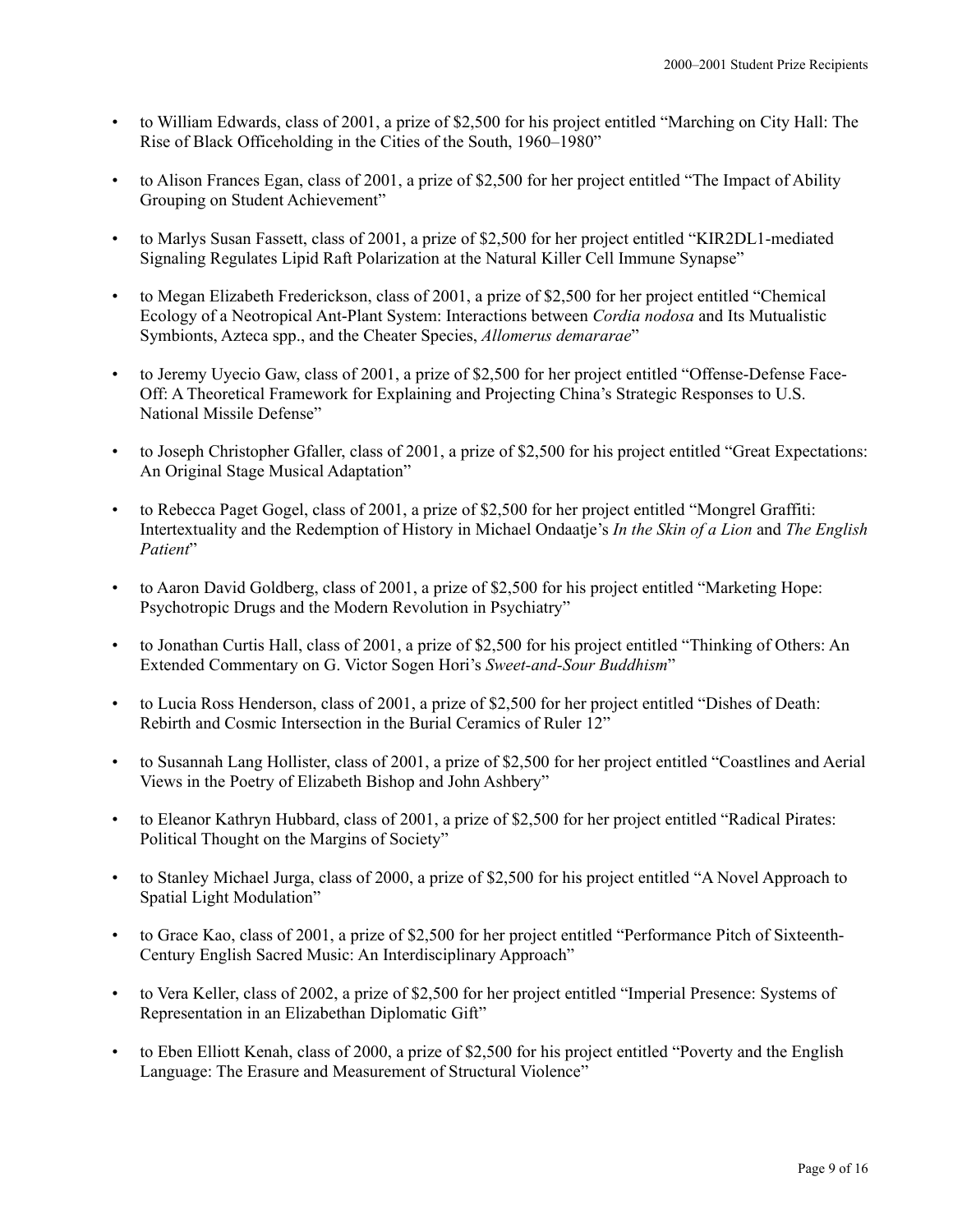- to Christopher Michael Kirchhoff, class of 2001, a prize of \$2,500 for his project entitled "From Man in Africa to Africa Peoples Hall: An Exhibit's Trajectory through the Changing Mores of Science and Society, 1968–2001"
- to Andrea Huang Kurtz, class of 2001, a prize of \$2,500 for her project entitled "Synthesis and Characterization of Aluminum and Iron Nanoparticles and Development of a Colloidal Catalyst for Carbon Nanotube Growth"
- to Jeremy Michael Kurzyniec, class of 2001, a prize of \$2,500 for his project entitled "Tragic Drama in Late Antiquity: Dracontius' *Orestis Tragoedia* and the Pantomime Play in Vandal Carthage"
- to April Ann Larson, class of 2000, a prize of \$2,500 for her project entitled "Defining the Fault that Caused the 1979 and 1989 Malibu Earthquakes (M5.0) in Santa Monica Bay, California"
- to Courtney Hall Leimkuhler, class of 2001, a prize of \$2,500 for her project entitled "All the World's a Stage: A Test of the Domestic-Political Audience Cost Theory in Sino-U.S. Crises"
- to Darryl Chi-Yee Li, class of 2001, a prize of \$2,500 for his project entitled "Echoes of Violence: Radio and Genocide in Rwanda"
- to Jie Li, class of 2001, a prize of \$2,500 for her project entitled "Palimpsests of Private Life: Memories and Artifacts from Shanghai Homes"
- to Charles Chia-Hong Lin, class of 2001, a prize of \$2,500 for his project entitled "More than Black and White: Lead Poisoning as an Environmental Justice Issue in Boston"
- to Maggie Yun-Lam Loo, class of 2001, a prize of \$2,500 for her project entitled "Making Sense of the Paradox: A Control Strategy for Hong Kong's Regional Air Pollution"
- to John Thomas Maier, class of 2001, a prize of \$2,500 for his project entitled "Giving Up the Book: An Essay on the Epistle Dedicatory"
- to Luba Tamara Mandzy, class of 2001, a prize of \$2,500 for her project entitled "Rice, Cattle, and Deforestation: The Scientific and Social Complexities of Greenhouse Gas Emissions from Land Use"
- to Kris Krishnan Manjapra, class of 2001, a prize of \$2,500 for his project entitled "Schopenhaur, Schopenhauerians, and the German Appropriation of Eastern Thought"
- to Ciprian Manolescu, class of 2001, a prize of \$2,500 for his project entitled "Finite Dimensional Approximation in Seiberg-Witten Theory"
- to Gabriel Mendlow, class of 2001, a prize of \$2,500 for his project entitled "Hume's Theory of Rational Deliberation"
- to Benjamin Joseph Morgan, class of 2001, a prize of \$2,500 for his project entitled "The Uncommon Reader: Madness and Desire in *Pale Fire* and *Se Una Notte D'Inverno un Viaggiatore*"
- to Samuel Taylor Moulton, class of 2001, a prize of \$2,500 for his project entitled "Implicit Measures of Ganzfeld Success: An Experimental Assessment"—Professor Stephen Kosslyn
- to Jacqueline A. Newmyer, class of 2001, a prize of \$2,500 for her project entitled "Learning for Politics and Politics for Learning: Simone Weil's Search for Truth"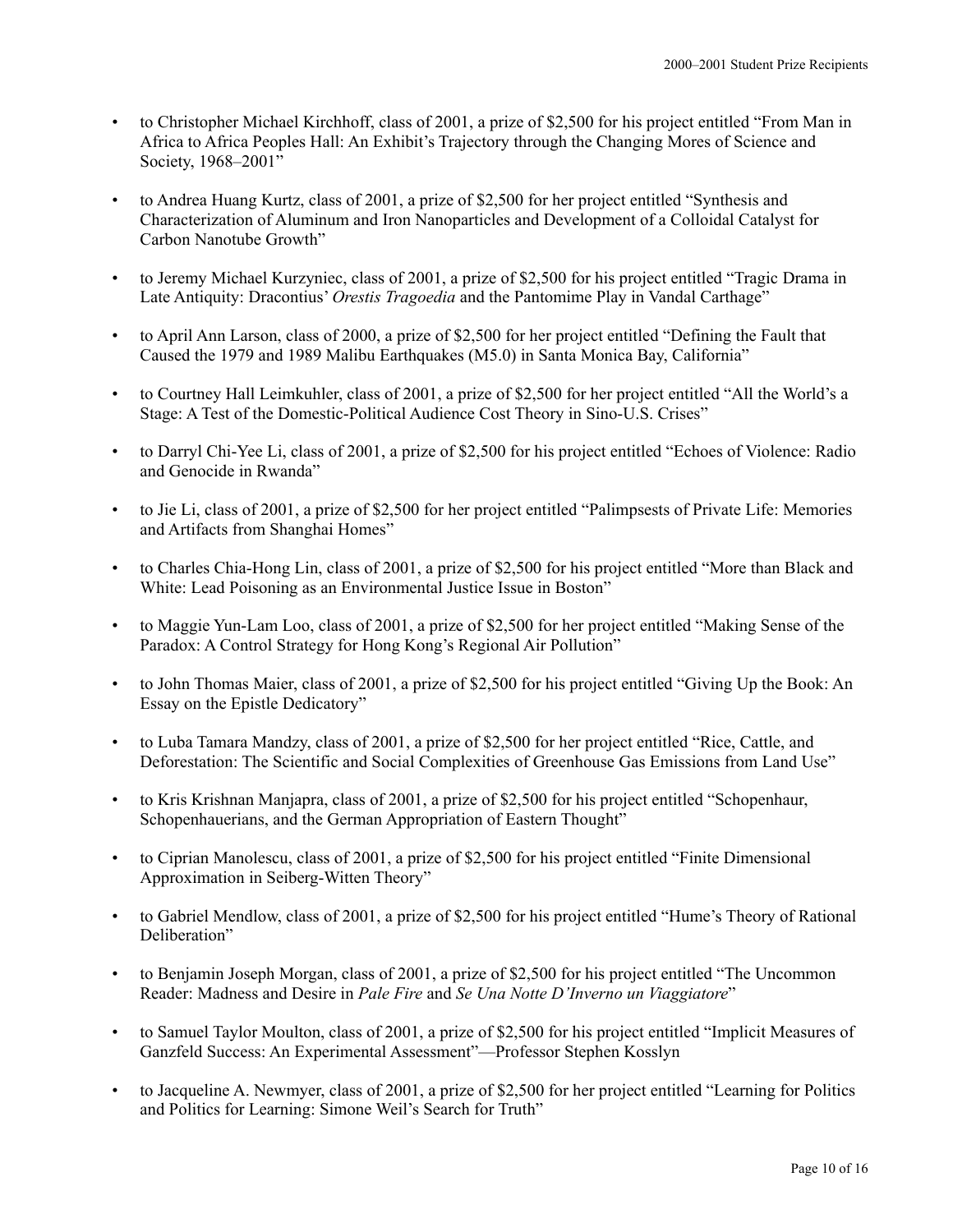- to Christine Michelle Nichols, class of 2001, a prize of \$2,500 for her project entitled "The Expression of Alpha-Synuclein in Dementia with Lewy Bodies"
- to Ari Nishitani, class of 2001, a prize of \$2,500 for her project entitled "Japonisme: Japanese Art as Refuge and Catalyst in Fin-de-Siecle France and Britain<sup>"</sup>
- to Noel Marie Norcross, class of 2001, a prize of \$2,500 for her project entitled "Upcountry Green"
- to Pawel Marcin Nowak, class of 2001, a prize of \$2,500 for his project entitled "Consonantal and Vocalic Features and the Nature of Agreement Constraints: Evidence from Polish"
- to Brian Christopher O'Meara, class of 2001, a prize of \$2,500 for his project entitled "Bacterial Symbiosis and Plant Host Use Evolution in Dryophthorinae (Coleoptera, Curculiondae): A Phylogenetic Study Using Parismoney and Bayesian Analysis"
- to Zuzanna Maria Olszewska, class of 2001, a prize of \$2,500 for her project entitled "Negotiating Values: The Gurungs of Nepal between Transnationalism and the State"
- to Richard Parr, class of 2001, a prize of \$2,500 for his project entitled "Screen(ed) Writing: Ethics, Aesthetics, and Cinematic Narration in Julio Cortazar's *Las Babas del Diablo* and Michelangelo Antonioni's *Blow Up*"
- to Priya Harish Patel, class of 2001, a prize of \$2,500 for her project entitled "The Crisis of Capacity: A Case Study of Arsenic Contamination in Bangladesh and West Bengal"
- to Robert Allan Davis Pike, class of 2001, a prize of \$2,500 for his project entitled "Campaigning for a Free Tibet: Transnational Activism and the Universal Rights Strategy"
- to David Andrew Rice, class of 2001, a prize of \$2,500 for his project entitled "Seeing Pearl"
- to Michael Seamus Ryan, class of 2001, a prize of \$2,500 for his project entitled "Environmental Regulations versus International Trade: A WTO Ruling on Venezuelan Gasoline Imports into the United States"
- to David Jong Ryu, class of 2001, a prize of \$2,500 for his project entitled "Visibility Layer Decomposition"
- to Shauna Lani Shames, class of 2001, a prize of \$2,500 for her project entitled "The Un-Candidates: Gender and Outsider Signals in Women's Political Advertisements"
- to David Michael Shapiro, class of 2001, a prize of \$2,500 for his project entitled "Stranger than Fiction: Invented Narrative in Russian Literary Criticism, 1858–1871"
- to Jonathan Eric Shapiro, class of 2001, a prize of \$2,500 for his project entitled "To Live a Movement: Exile and Activism Inside and Out of a New Delhi Neighborhood"
- to Rebecca Ellen Shapiro, class of 2001, a prize of \$2,500 for her project entitled "Placing the Displaced: Divisions among Jews in America After WWII"
- to Wesley T. W. Shih, class of 2001, a prize of \$2,500 for his project entitled "Reconstruction Blues: A Critique of Habermasian Adjudicatory Theory"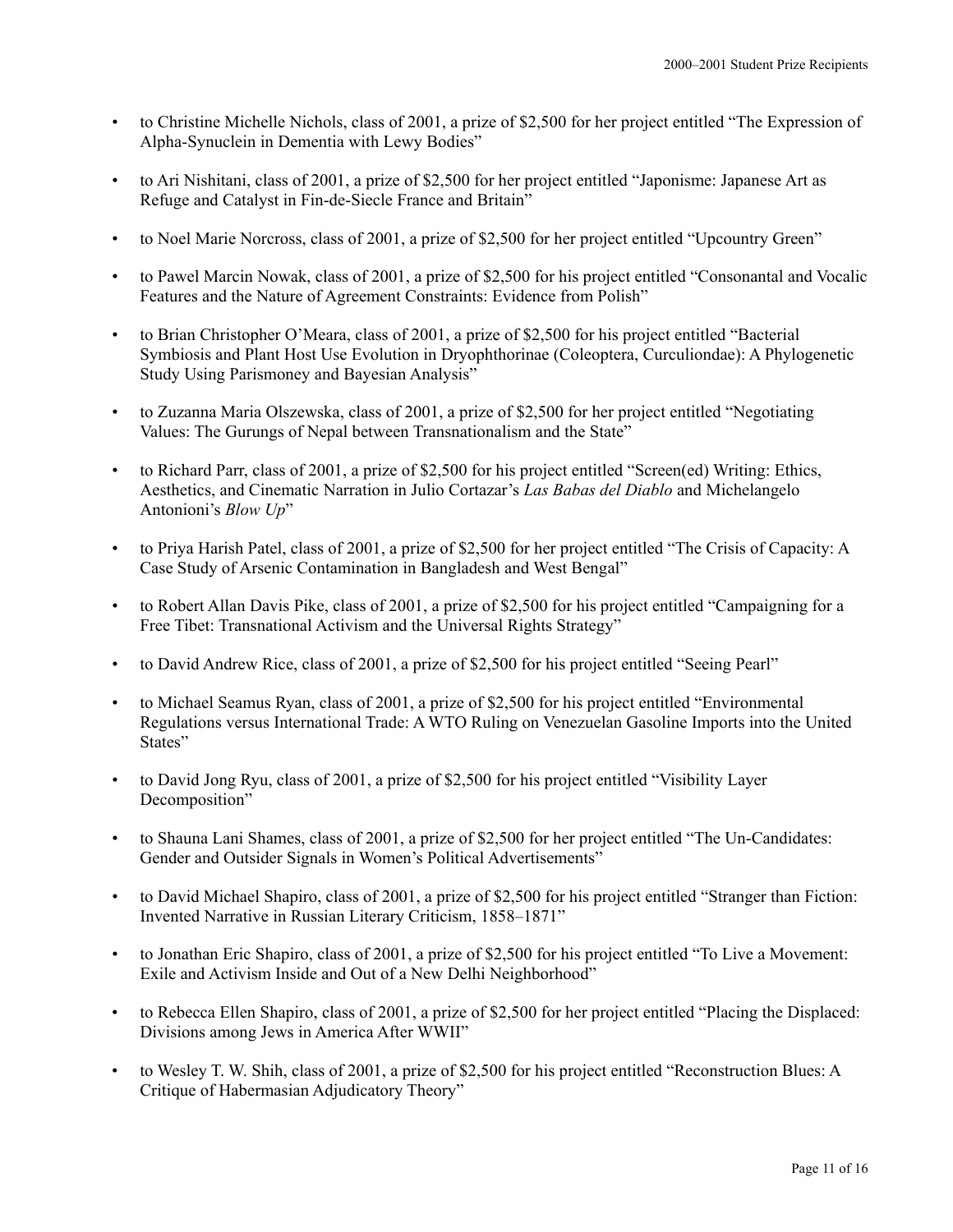- to Steven Eric Stryer, class of 2001, a prize of \$2,500 for his project entitled "The Foregrounded Line in Propertius: A Rhetorical Education Transformed"
- to Michael Huan Tang, class of 2001, a prize of \$2,500 for his project entitled "'I Wanted to Be Normal Again': Pediatric Cancer Survivor Identities and the Influence of Ethnicity and Social Class"
- to Paola Ymayo Tartakoff, class of 2001, a prize of \$2,500 for her project entitled "From Dialogue to Disputation: The Influence of the 'Dialogues' of Peter Alfonsi on the Jewish-Christian Disputations of the Thirteenth- Century and Beyond"
- to Christopher Peter Thornton, class of 2001, a prize of \$2,500 for his project entitled "Tepe Yahya" Revisited: A Reassessment of the Metallurgical Sequence of the Iranian Plateau from the Chalcolithic to the Iron Age through Chemical and Metallographic Analyses of a 'Trinket' Technology"
- to Benjamin David Tolchin, class of 2001, a prize of \$2,500 for his project entitled "When Appropriations Go Bad: The Threat of Universal Violation of Nozick's Proviso in the Real World"
- to Michael William Weller, class of 2001, a prize of \$2,500 for his project entitled "Imitating Truth: Mimesis in Adorno's *Aesthetische Theorie*"
- to Andrew Miller Wolfe, class of 2001, a prize of \$2,500 for his project entitled "Steps toward a Generative Phonology and Morphology of the Dialects of Beria"
- to Blythe Yee, class of 2001, a prize of \$2,500 for her project entitled "Dryden, Imperialism, and Generic Experiment"

# **Charles Edmund Horman Prize**

• to Terry E-E Chang, class of 2002, a prize of \$1,800

# **Howard Mumford Jones Prize**

• to Jeffrey Guy Johnson, Ph.D. '00, a prize of \$3,349.95 for his project entitled "Feud, Society, Family: Feud Narrative in the United States, 1865–1910"

## **George Arthur Knight Prize**

• to Erik Anderson Spangler, G3, a prize of \$1,500 for his project entitled "Gut Matrix"

## **Newbold Rhinelander Landon Memorial Scholarship Prize**

- to Sterling Price Adams Darling, class of 2001
- to James Austen Hunter, class of 2001

## **Doris Cohen Levi Prize**

• to James Carl Augustine, class of 2001, a prize of \$750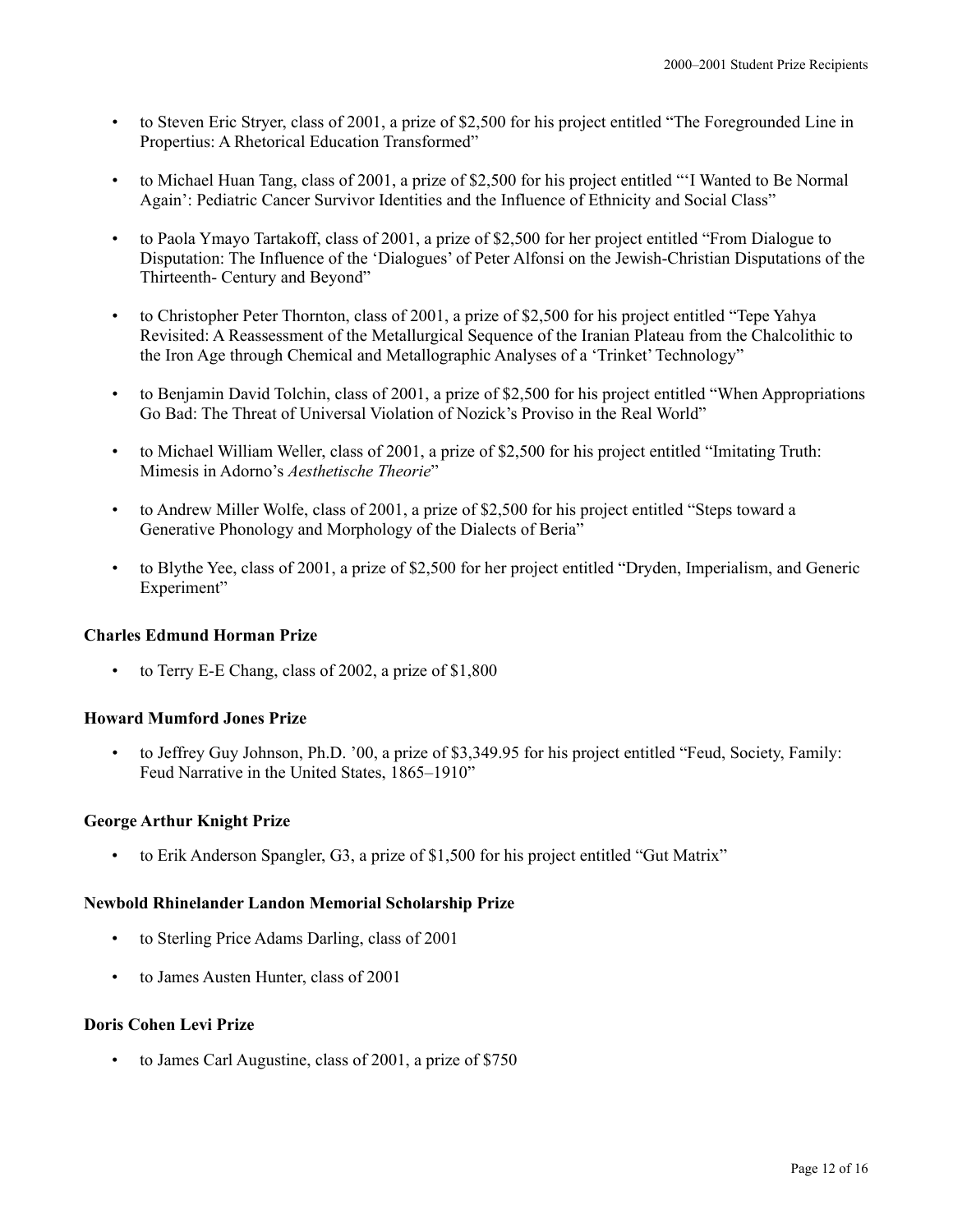#### **Jonathan Levy Award**

• to James Alexander Carmichael, class of 2001, a prize of \$250

## **Perry Miller Prize**

• to Lauren Brandt, class of 2001, a prize of \$75 for her project entitled "Nursing the Nation: Civil War Nurses' Construction of Self, Work, and Country"

## **Tazuko Ajiro Monane Prize**

• to Luke Comins Donohoe Stein, class of 2002, a prize of \$1,000

## **Noma-Reischauer Prizes in Japanese Studies**

- to Toshiko Igarashi, M.P.A. '01, for her project entitled "Where Are We Going? The Process of Change in Japanese Corporate Governance"
- to William David Marx, class of 2001, for his project entitled "Going Ape: 'A Bathing Ape' Street-Wear and the Culture of Fashion for Japanese Youth in the 1990s"

## **Oliver-Dabney Junior Prize in History and Literature**

• to Dehn Wolcott Henry Gilmore, class of 2002, a prize of \$75

## **Oliver-Dabney Prize in History**

• to Paola Ymayo Tartakoff, class of 2001, a prize of \$25

## **Oliver-Dabney Senior Prize in History and Literature**

• to Jacqueline A. Newmyer, class of 2001, a prize of \$75 for her project entitled "Learning for Politics and Politics for Learning: Simone Weil's Search for Truth"

## **Oliver-Dabney Sophomore Prize in History and Literature**

• to Jonathan Warren Emmet Darman, class of 2003, a prize of \$75 for his project entitled "Rear Window and a Place for the Visual in Affluent Society"

## **Joseph Garrison Parker Prize**

• to Suhas Madura Radhakrishna, class of 2001

# **Reginald H. Phelps Prize**

- to Jan Jippe Wichers, A.L.B. '01, a first-place prize of \$1,000
- to Helen Mary Elizabeth Gillis, A.L.B. '01, a second-place prize of \$750
- to Erika Jane Wolf, A.L.B. '01, a third-place prize of \$500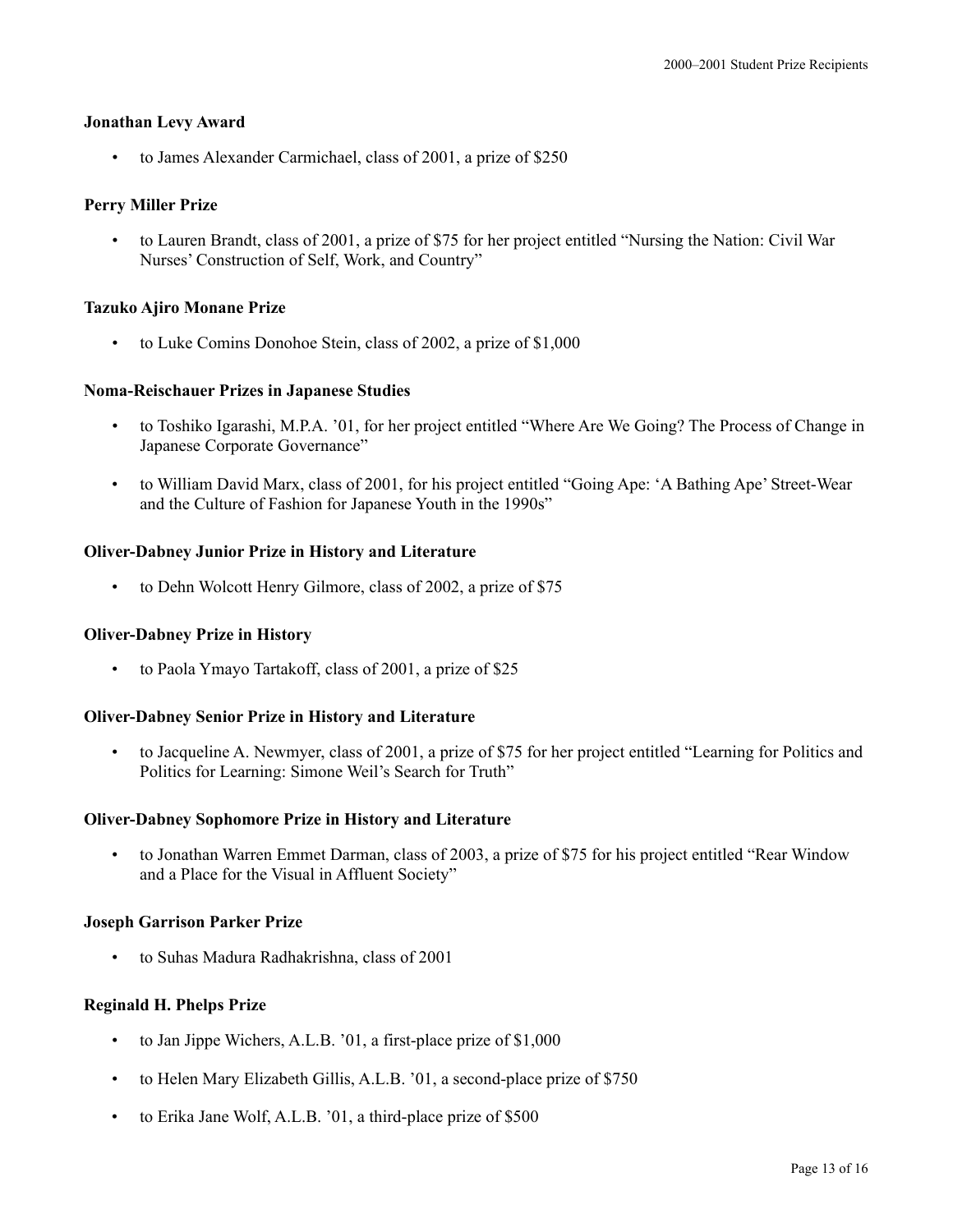## **Wendell Phillips Memorial Scholarship Prize**

• to Angela Esther Kim, class of 2003

## **Norman Podhoretz Prize in Jewish Studies**

• to Michael Gerber, class of 2002, for his project entitled "The Problem of Mystery and Commandment: Leo Baeck's Intellectual Project in the Age of the Weimar Republic"

## **Susan Anthony Potter Prize**

- to Alberto Ribas Casasayas, G1, a first-place prize for his project entitled "Wrestling with the Ethics of Representation: Plato, Barthes, and the Syndrome of the Real"
- to Jeffrey Frank Severs, G3, a second-place prize for his project entitled "Alien Facts and Lower Frequencies: Richard Wright, Ralph Ellison, and the Black Subject in Mass Culture"

## **John P. Reardon, Jr., Award**

• to Kanu Martin Okike, class of 2001

## **Dana Reed Prize**

• to Mary Ruth Ziegler, class of 2004, a prize of \$500 for her project entitled "Fireproof"

## **Endicott Peabody Saltonstall Prize**

• to Lisa Beth Keyfetz, class of 2001

## **Thomas Small Prizes**

- to Eric Bornstein, A.L.M. '00, a prize of \$1,000
- to Evangelos D. Karvounis, A.L.M. '01, a prize of \$1,000

## **George B. Sohier Prize**

• to John Thomas Maier, class of 2001, a prize of \$250 for his project entitled "Giving Up the Book: An Essay on the Epistle Dedicatory"

## **Barbara Miller Solomon Prize**

• to Chad Benjamin Denton, class of 2001, a prize of \$75 for his project entitled "Free and German: Nikolaus Becker's *Rheinlied* and the Rhine Crisis of 1840"

# **Sosland Prize in Expository Writing**

• to Ashley Eva Isaacson, class of 2004, for her project entitled "'Bringing You Your Whole Fate': The Confusion between Art and Life in Ted Hughes' Mythologizing of Sylvia Plath"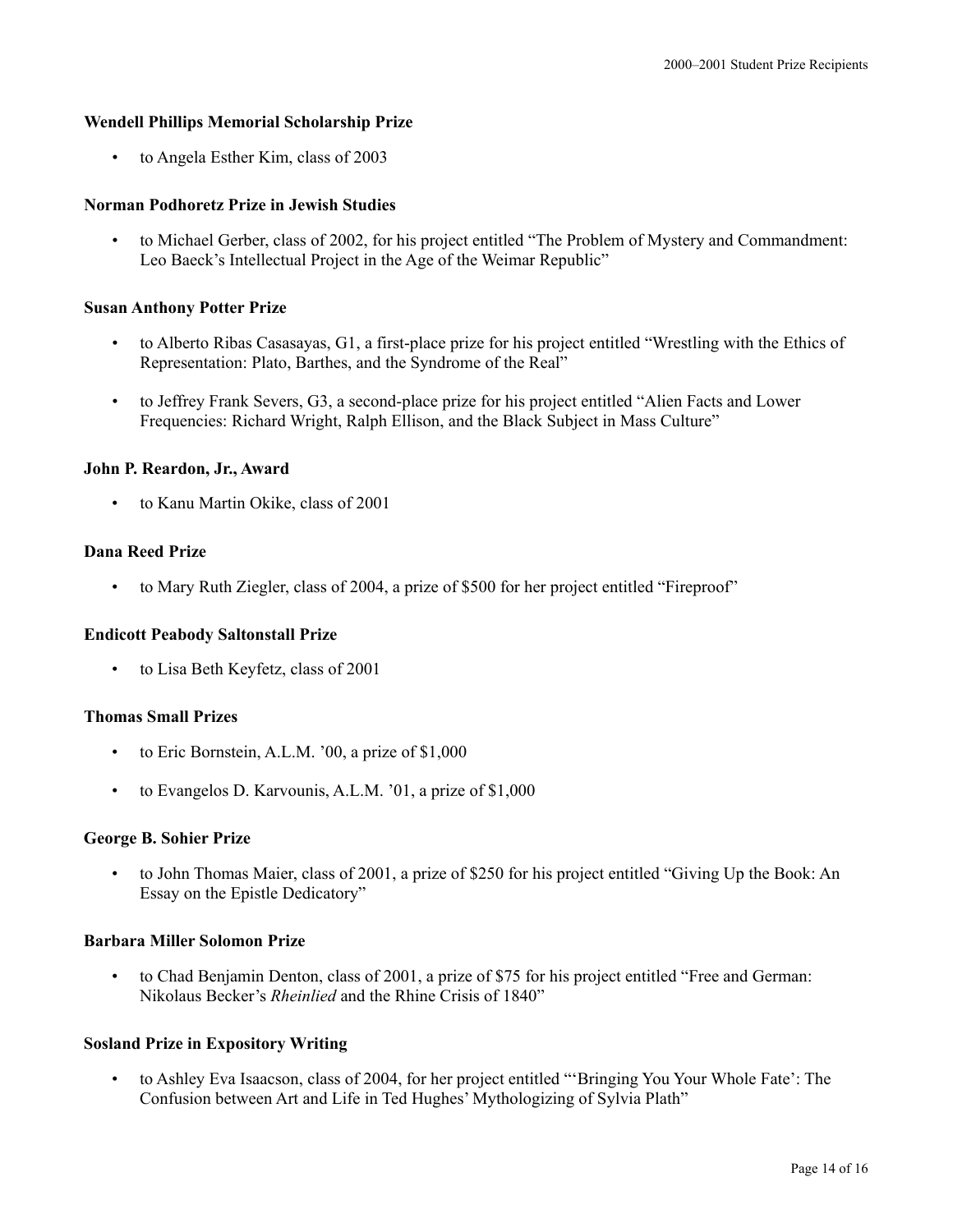# **Adelbert W. Sprague Prize**

• to Ken Ueno, G2, a prize of \$425 for his project entitled "NoHowOn"

# **Phyllis Strimling Award**

to Elizabeth Greenleaf, CSS '01, a prize of \$500

# **Louis B. Sudler Prize in the Arts**

- to Brett Edward Egan, class of 2001, a prize of \$500
- to Elizabeth Neumann Waterhouse, class of 2001, a prize of \$500

# **Charles Sumner Prize**

• to James William Fuerst, Ph.D. '00, a prize of \$9,952.49 for his project entitled "Mesitzo Rhetoric: The Political Thought of El Inca Garcilasco de la Vega"

# **Tau Beta Pi Prize**

- to Michal Bajcsy, class of 2001, a prize of \$50
- to Jason John Sunderson, class of 2001, a prize of \$50

# **Alexis de Tocqueville Prizes in Social Studies**

- to David Evan Landau, class of 2001, a prize of \$500
- to Darryl Chi-Yee Li, class of 2001, a prize of \$500

# **Robert N. Toppan Prize**

• to Kenneth Frederick Scheve, Ph.D. '00, a prize of \$3,600.27 for his project entitled "Casting Votes in the Global Economy: Public Opinion and Voting Behavior in Open Economies"

# **Joan Gray Untermyer Poetry Prize**

• to Noel Marie Norcross, class of 2001, a prize of \$500 for her project entitled "Upcountry Green"

# **Luisa Vidal de Villasante Award**

• to Alberto Ribas Casasayas, G1, for his project entitled "Uncanny Neocosmos: Viewing Alternative Worlds in Jorge Luis Borges' *Tlon, Uqbar, Orbis Tertius* and Thomas Pynchon's *The Crying of Lot 49*"

# **Visiting Committee Prize for Undergraduate Book Collecting**

• to Max Benjamin Hirsh, class of 2001, a prize of \$500 for his project entitled "Berlin Transportation System"